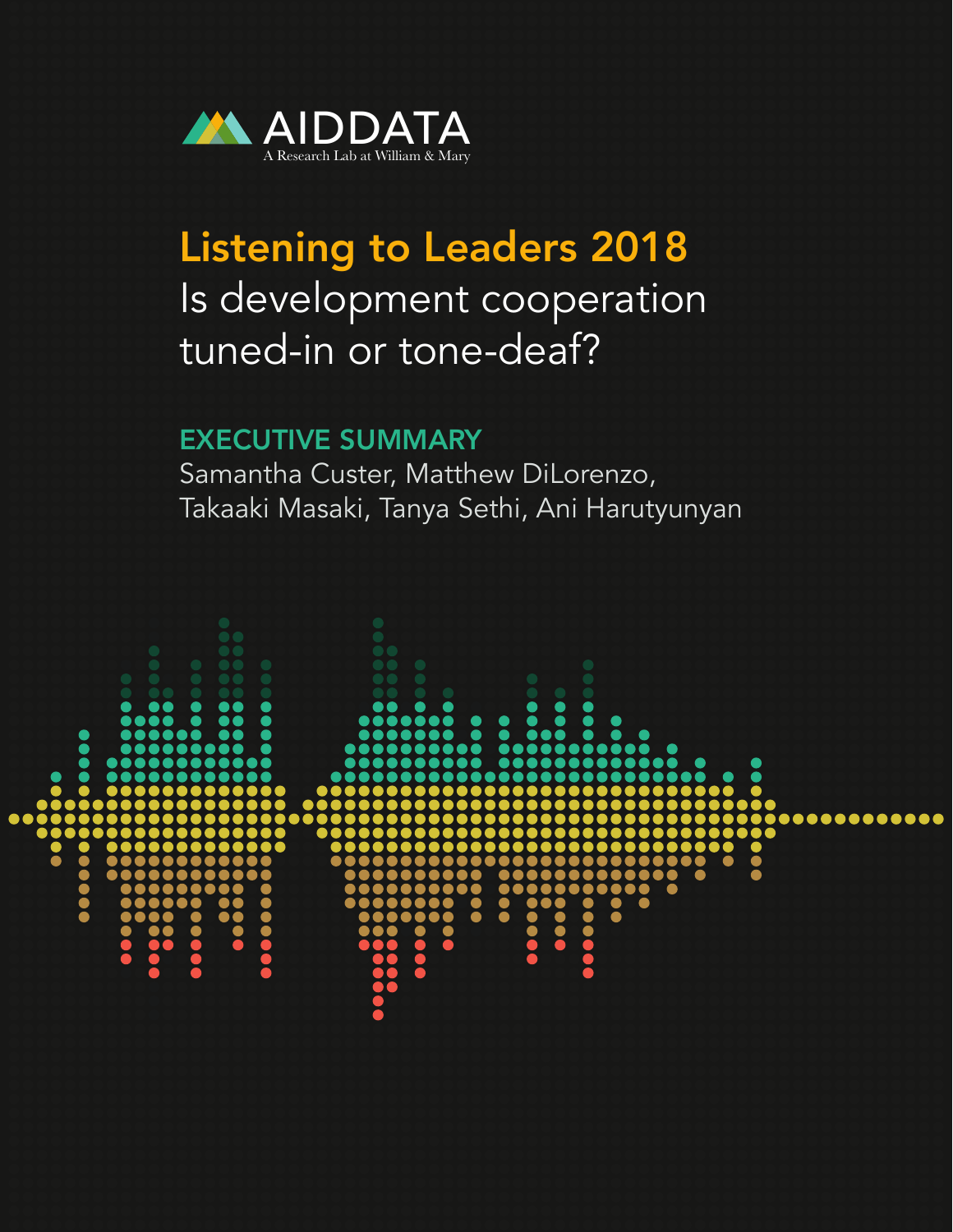# Executive Summary:

 What do leaders and citizens think are the most important problems for their countries to solve? What blockers and enablers to progress do they face in galvanizing support for reforms? How do they assess the contributions of the international donors with which they work? Rather than relying on arms-length expert analysis, we go to the source: government officials, civil society leaders, and private sector representatives from 126 low- and middle-income countries.

Nearly 3,500 leaders who held relevant positions of responsibility during the period of 2010-2015 shared their views via AidData's *2017 Listening to Leaders Survey* (LTLS). Their responses provide invaluable insights into how these leaders enumerate their priorities, assess the difficulty or ease of getting traction for reforms in their countries, and rate their experiences working with a range of external partners.

# Priorities: Do leaders, citizens and donors agree on the most important problems to solve?

We asked leaders to share their insights on the following question: *"Based upon your experience, what are the most important issues for advancing [your country's] development?"* Comparing the 2017 LTLS with the United Nations *MY World 2015 Survey*, we examine whether citizens and leaders diverge in their top priorities. Finally, we contrast their responses with the revealed priorities of donors in how they allocate their official development assistance (ODA) using historical aid flows for 2000-2013 mapped to the sustainable development goals (SDGs). This analysis does not tell us *how* these priorities were determined, but focuses on whether donors, leaders, and citizens are *aligned* in what they say the priorities should be.

#### Finding #1. Leaders emphasize education, jobs, and strong institutions, but turn a deaf ear to climate change and other environmental goals

Over sixty percent of leaders highlight education, jobs, and institutions as top priority areas for their countries to tackle. Despite considerable international attention in recent years, individual environmental issues related to climate action, life on land, life below water, and responsible consumption and production fall to the bottom of most leaders' development priorities. One possible explanation: leaders are loath to tackle issues that require large upfront costs in exchange for uncertain future benefits.

#### Finding #2. Poor and less democratic countries are more concerned about ensuring access to basic public services — health, water, food, and energy

Leaders in low-income countries emphasize issues related to the most basic needs of their population health, food, water, and energy. Comparatively, their wealthier peers pay attention to higher order issues of inequality and sustainable cities. This divergence on the basis of a country's wealth may point to one of two things: leaders in poor countries may triage their priorities to address basic goods as an essential first building block, or their priorities could reflect pressure from a restive populace. There is a similar bifurcation between non-democracies and democracies, where the former emphasizes access to basic services (e.g., food, healthcare) and the latter places greater weight on inequality and sustainable cities.

#### Finding #3. Leaders and citizens diverge most over whether to put their faith in industry or emphasize food security and the health of their cities

Leaders view industry and environmental concerns as higher priorities than do their citizens, perhaps identifying these issues as consequential to spur growth sustainably. By contrast, citizens are much more concerned with food security — one of their top five priorities — than their leaders who rated this among the least important issues to address. Citizens also prioritize the health of their cities, perhaps reflecting their more intimate exposure to the pressures of urbanization, to a greater degree than their leaders.

Leaders and citizens from sub-Saharan Africa (the poorest region) are most closely aligned in their development priorities. Conversely, in Latin America and the Caribbean (the most unequal region) there is greater divergence between what leaders and citizens consider to be top priorities. The interest of East Asia and Pacific leaders in climate change is noteworthy, as they are quite far ahead of their citizens on this issue.

#### Finding #4. International donors are in step with national leaders in their commitment to strong institutions, but may be underinvesting in jobs and schools

Donors have largely channeled their aid dollars in areas that are also prioritized by leaders and citizens. This is particularly evident with regard to goals on strong institutions and good health — uniformly top priorities for all three groups. While not highly valued by citizens, international donors share a common interest in promoting industry. Donors and citizens see more eye to eye on the importance of sustainable cities.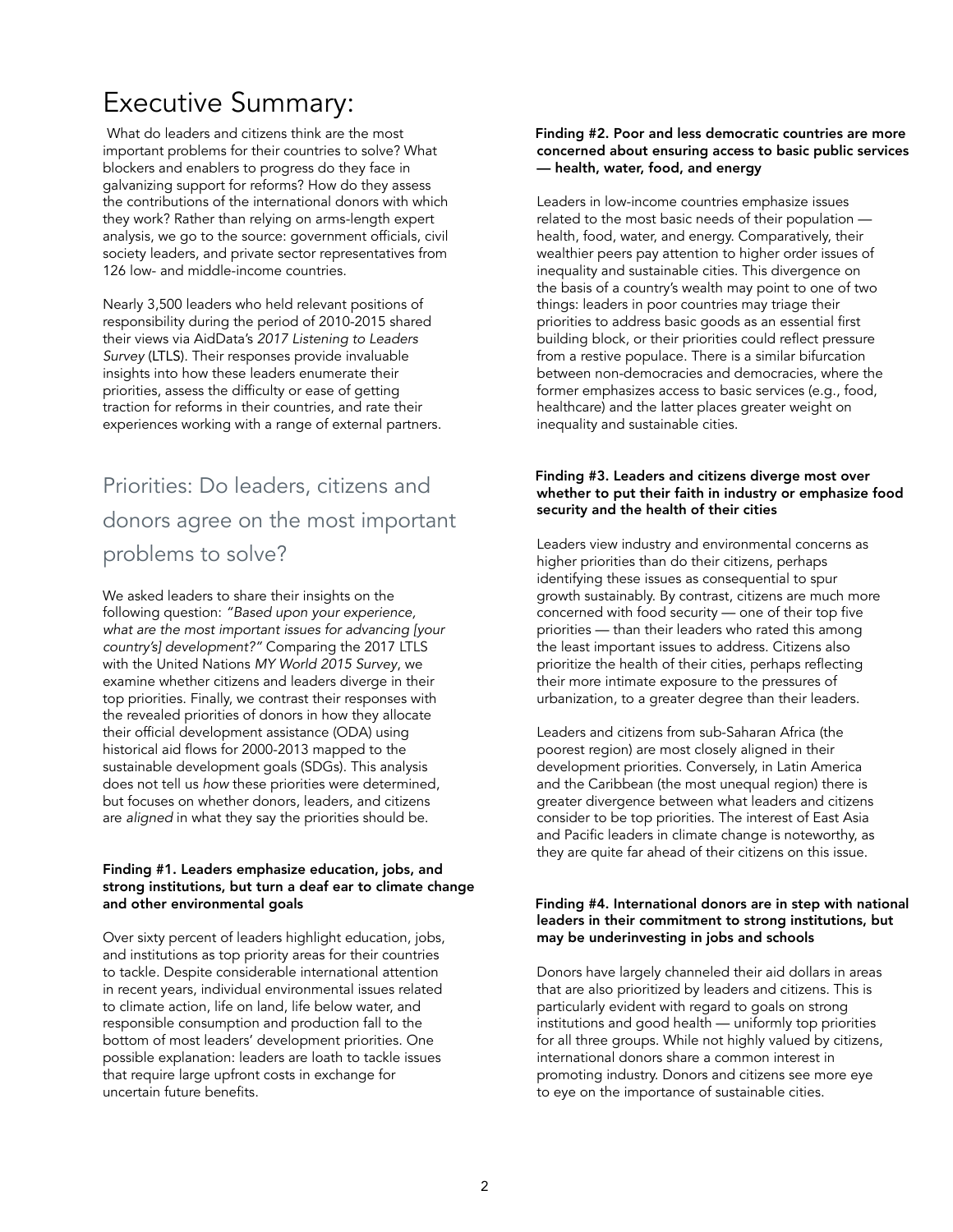International donors have two blindspots: they may be underinvesting in jobs and schools relative to demand from both citizens and leaders, who consistently put these at the top of the list. Meanwhile, life below water and responsible consumption and production are dimly viewed by all parties, as neither goal registers in anyone's top priorities.

 Progress: Whose support and what conditions make leaders more or less optimistic about the progress of their reforms?

We asked leaders to share their insights on the following question: *"On the whole, how much progress did [the primary policy initiative on which you worked] make towards solving the most important problem you identified?"* Respondents could evaluate the progress that had been made on a scale of 1 ("no progress at all") through 4 ("a great deal of progress"). We then asked them subsequent questions about the degree to which various domestic constituencies were supportive of, or in opposition to, their initiative.

#### Finding #5. Leaders are generally favorable about reform prospects in their countries, regardless of policy focus

Leaders were remarkably consistent in their perceptions, reporting that they had made at least a "fair amount of progress" in advancing reforms in all but one sector. Respondents working in urban development were slightly more pessimistic than their peers, saying their reforms had achieved only "a little" progress. Transportation also stands out as a positive outlier: respondents reported particularly high levels of progress in this policy area. Overall, it does not appear to be the case that a leader's policy area or sector affects their perceptions of reform progress. Notably, this finding contradicts the conventional wisdom that reforms encounter greater resistance where vested interests can more easily extract rents (e.g., governance, infrastructure, economic policy).

#### Finding #6. Government officials wear "rose-colored glasses" and are more optimistic than other domestic stakeholders about their reform progress

The number of government officials reporting a "great deal" of progress on their reforms outweighs those reporting only "a little." Controlling for other respondent-level factors such as sex and education that may influence their views, we find that government stakeholders consistently have rosier perceptions of progress than those who work outside of the public sector. It is possible that they really are seeing more

progress, either through privileged access to key decision-makers whose support is essential for reforms or reliable intelligence on whether a policy is gaining traction with these actors. A less sanguine view is that government officials have intrinsic and extrinsic incentives to inflate progress.

#### Finding #7. Leaders report making more progress when central and local government actors support reforms

Leaders whose policy initiatives enjoy the support of the executive and legislative branches at central and local levels (government ministries, head of state, parliament, local government) were more likely to report reform progress than those that did not. The support of other government institutions like the judiciary and military matter less to progress. That said, the predicted probability of a leader reporting "a great deal of progress" increases with each additional constituency group that tips into the pro-reform camp. It appears that breadth of support for reform, as well as the endorsement of certain government groups, is not only important to those who seek to influence the substance of those reforms, but also to the likelihood that those efforts will succeed.

#### Finding#8. Leaders perceptions coincide with how their country performs on objective metrics of government effectiveness and control of corruption

Leaders who live in countries that rate higher on measures of government effectiveness and control of corruption are more likely to report at least some reform progress than their peers. This finding makes good intuitive sense: countries that promote high levels of professionalism among its civil servants and employ checks and balances to constrain their abilities to extract rents remove common impediments to reforms arising from incompetence (i.e., lack of capacity) or vested interests (i.e., lack of political will).

 Partners: Which international donors do leaders see as their preferred development partners?

In this study, we use two demand-side measures of development partner performance: *influence* in shaping policy priorities, and *helpfulness* in implementing policy initiatives or reforms. Leaders rated the influence and helpfulness of the institutions they had worked with, from a fixed list of 43 multilateral and bilateral donors, on a scale of 1 (not at all influential / not at all helpful) to 4 (very influential / very helpful). In this analysis, we only include a donor if they were rated by at least 30 respondents.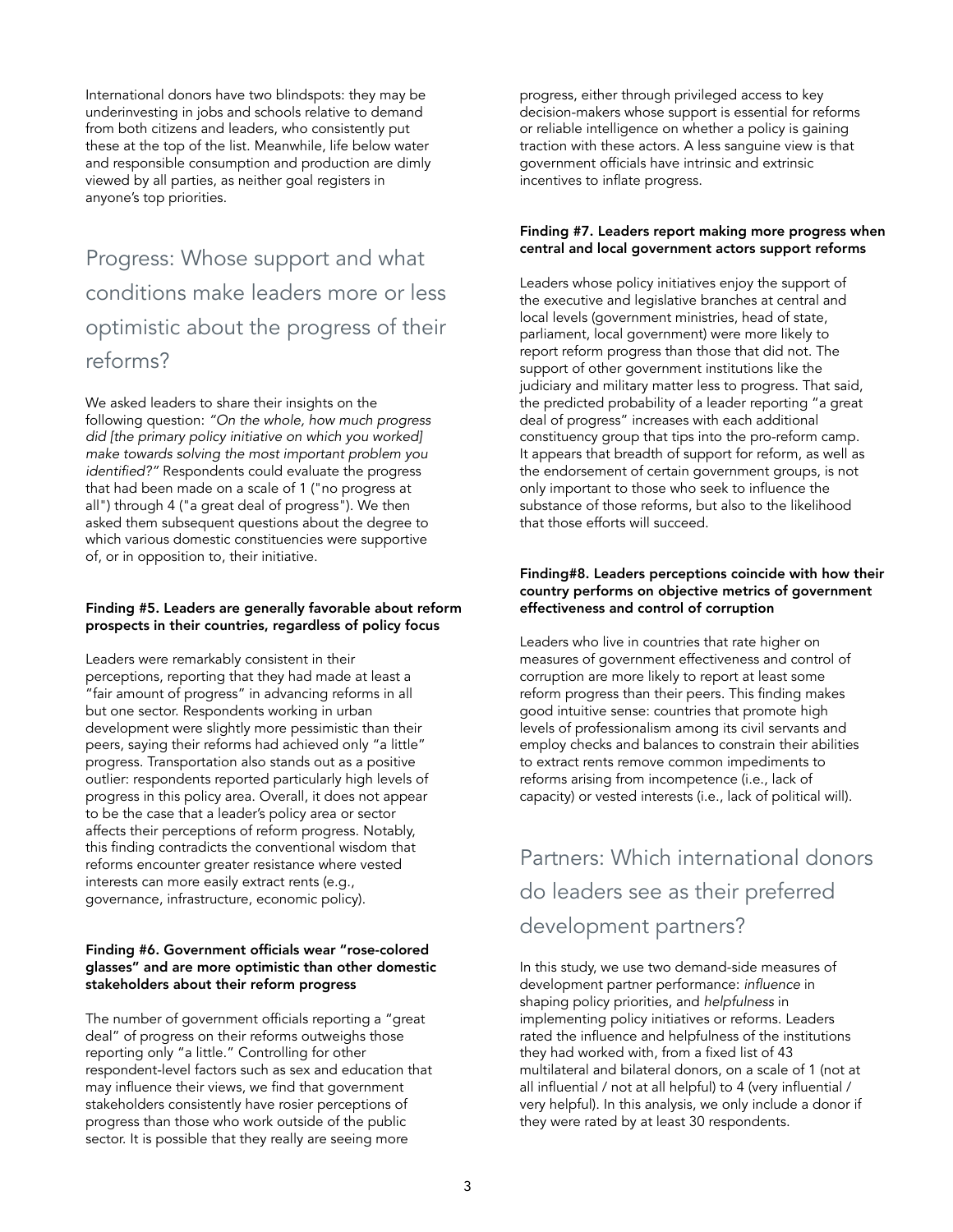#### Finding #9. Donors get a familiarity boost: multilaterals and large DAC bilaterals that work with more people corner the market in influence and helpfulness

Large multilaterals (e.g., the EU, the World Bank, UNICEF, and the IMF) and Development Assistance Committee (DAC) bilaterals (e.g., the US and the UK) cast a wide net in terms of who they work with, but this breadth of focus does not appear to diminish their perceived influence and helpfulness. In fact, we find a positive correlation between the supply-side number of respondents that report working with a given donor and demand-side perceptions of its influence and helpfulness among leaders. Notably, most of these donors are also big spenders, which we find is positively associated with performance.

#### Finding #10. The World Bank and United States perform consistently well across geographic areas, but other donors garner high praise in specific focus regions

The stature of the World Bank and the United States is particularly consistent — they are among the top donors regardless of region. Specialized multilaterals emerge as respected regional players earning high performance scores among their core constituencies (e.g., ADB in South Asia, IDB in Latin America and the Caribbean). Bilateral players also have spheres of regional comparative advantage. This dynamic is most certainly in play for the UK in South Asia and sub-Saharan Africa, Australia in EAP, and Spain in LAC.

#### Finding #11. Donors that lag behind on average can still carve out pockets of comparative advantage in their focus sectors

In several instances, donors that lag behind their peers on influence and helpfulness jump ahead with leaders working in specific sectors. France and Sweden get much higher marks on influence with policymakers working on governance issues. Japan is viewed as uniquely helpful to leaders in the environment sector. The International Fund for Agricultural Development (IFAD) gets a boost from its core constituency of leaders in the rural development sector who view it as among the more influential and helpful donors. Of course, even leading donors have pockets of relative weakness. The performance of the US in the economic sector and UNICEF in the governance sector lags behind their high marks in other areas.

#### Finding #12. China and India are gaining ground over time in influence vis-a-vis more established peers

Non-DAC bilaterals, such as China and India, are clearly gaining stature in the eyes of those with whom they work with in low- and middle-income countries. Between 2014 and 2017, China leap-frogged 8 of its peers in overall influence, moving from 29th place (out of 33) in 2014 to 21st (out of 35) in 2017. This rise in influence catapults China into the middle quintile of donors — the only non-Western country to accomplish this feat. In doing so, China nudged out both Japan (ranked 23rd) and India (ranked 24th). Yet, India's influence is also ascendant, jumping seven spots from 2014, and it outperforms China in helpfulness.

#### Finding #13. GAVI, the Global Fund, the IMF, IDB, UNICEF, and UNDP punch above their weight, earning high marks despite relatively modest budgets

Donors such as UNICEF, UNDP, GAVI, the Global Fund, IDB, and the IMF are particularly adept in converting relatively modest means (each gave less than US\$15 billion in ODA to those countries included in the survey) into outsized influence. At the opposite end of the spectrum, Japan, Germany, and France lag behind in perceived influence, in spite of fairly sizable financial contributions (each gave more than US\$52 billion in assistance). When it comes to helpfulness in implementation, we see a similar picture. GAVI, the IMF, and UNICEF outperform donors with deeper pockets and capture the highest helpfulness scores despite very modest financial contributions.

## Performance: Why are some donors viewed more favorably than others?

We answer this question in two ways: (1) analyzing what leaders have to say about those partners they found most (and least) influential and helpful; and (2) examining patterns in the data to pinpoint the attributes of donors and countries that serve as the most reliable predictors of performance.

#### Finding #14. They not only bring resources to the table, but these donors actively they engage with their counterparts and align with national strategies

When asked why they perceived certain donors to be influential or helpful, access to resources (both financial and human) was clearly top of mind for survey respondents, as was alignment with their national development strategy. Leaders give high marks to donors who put "skin in the game" through the hard work of providing high-quality advice or assistance, working closely with government counterparts, and participating in policy or programmatic discussions.

#### Finding #15: Countries that have more say over how foreign aid is deployed within their borders generally give their development partners higher marks in influence

Leaders from countries with more programmable aid as a percentage of their overall official development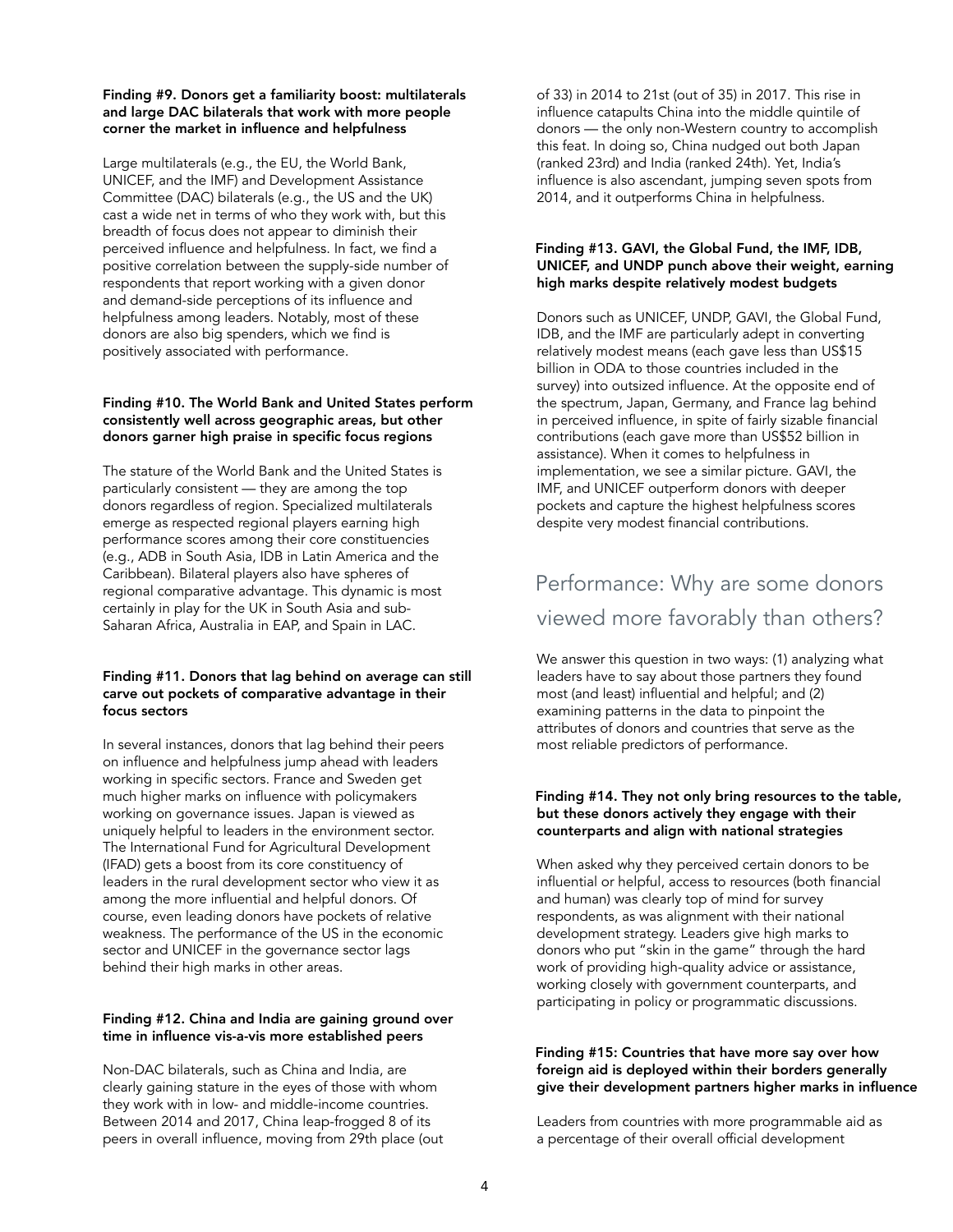assistance envelope view donors as more influential, on average. This gives ammunition to donors seeking to justify the importance of preserving the flexibility for countries receiving assistance to determine how they will use it to further their goals, rather than dictating terms. It is likely that back-sliding on commitments to increase the share of country programmable aid could ultimately hurt, rather than help, donors on influence in the eyes of their in-country counterparts.

#### Finding #16. Donors are perceived more favorably when their priorities are aligned with the problems national leaders say are most important for their country to solve

The extent to which an international donor's aid allocations diverge from what national leaders identified as the most important problems for their country to solve was negatively associated with a donor's perceived influence and helpfulness. Getting on the same page with national leaders is not only a good idea in principle, but also a boon to a donor's perceived performance in practice.

#### Finding #17. In adhering to conventional best practices to untie aid, donors may inadvertently cede ground in perceived influence and helpfulness

Donors with a greater share of untied aid as percentage of their overall ODA spending are viewed as less influential and helpful than those with lower shares of untied aid. This finding presents donors with something of a dilemma. On the one hand, there are principled reasons of efficiency, effectiveness, and country ownership to untie aid. But in doing so, development partners may actually lose, rather than gain, stature with their counterparts in low- and middle-income countries.

#### Finding #18. In an age where many development problems are multifaceted, donors that focus narrowly on a few sectors have less influence

Contrary to what we might expect, more specialized donors have less influence, on average, than those that with broader interests across multiple sectors. By virtue of their unwavering focus, sector specialized donors may be at a disadvantage. One possible explanation is that leaders view the most intractable problems left to solve in their countries as multidimensional in nature.

Survey respondents may put a premium on the ability of donors to support them with integrated solutions that are similarly cross-disciplinary.

# Conclusion: How can development cooperation evolve to support locallyled action?

Our analysis of leaders' priorities, progress, and perceptions of international donors gives rise to two final recommendations for the future.

#### Recommendation #1. Donors should double down on their assistance in areas where citizen, leader, and donor priorities converge, as they are the most promising areas to get traction for reform.

These sweet spots represent issues that are of high salience to a broad cross-section of people and create a groundswell of support that — with the right mix of political, technical, and financial resources policymakers can use to push forward reforms. When citizens, leaders, and donors have diverging priorities, international actors may still have a role to play in facilitating dialogue, raising awareness, and engaging in advocacy to change norms. However, this may require donors to employ different tools such as community organizing, public diplomacy, and norm diffusion to succeed.

#### Recommendation #2. Donors should actively engage in domestic policy discussions, work closely with government counterparts, and help them mobilize broader support for reform.

Survey respondents reportedly want donors more, not less, engaged in the messy business of existing policy or programmatic discussions where priorities are adjudicated and decisions made. Moreover, leaders want their development partners working more closely with host government officials, as well as helping to build support for reform across the public, private, and civil society sectors. If international donors are to effectively meet this revealed demand they may have to make fundamental changes in how they recruit staff, assess performance and recalibrate incentives towards acquiring and cultivating this political acumen.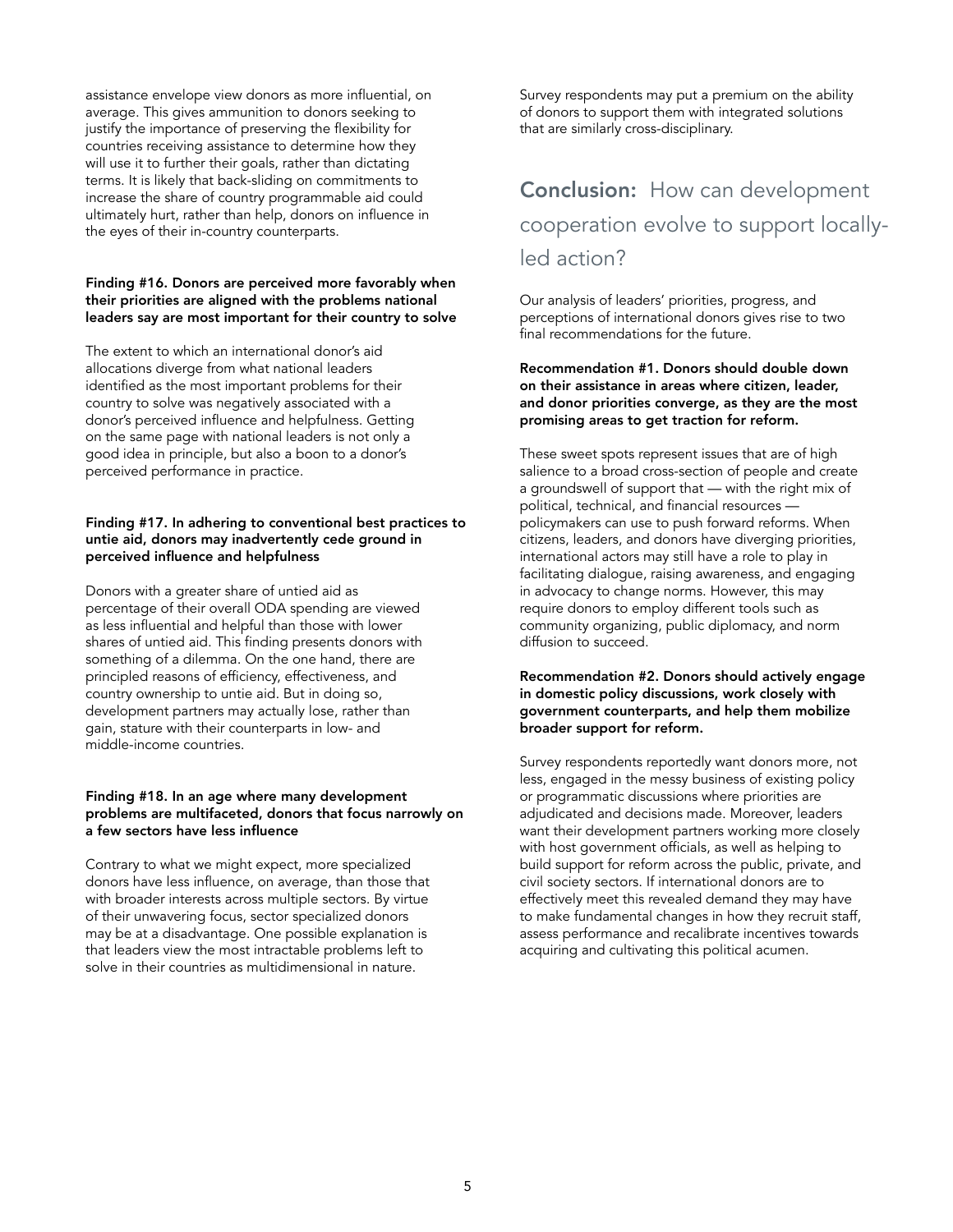### How frequently does a global goal appear in leaders' top priorities?

*Percentage of respondents who identified a goal as one of their top six priorities.* 



### Priorities by region

*Percentage of respondents who identified a goal as one of their top six priorities.* 

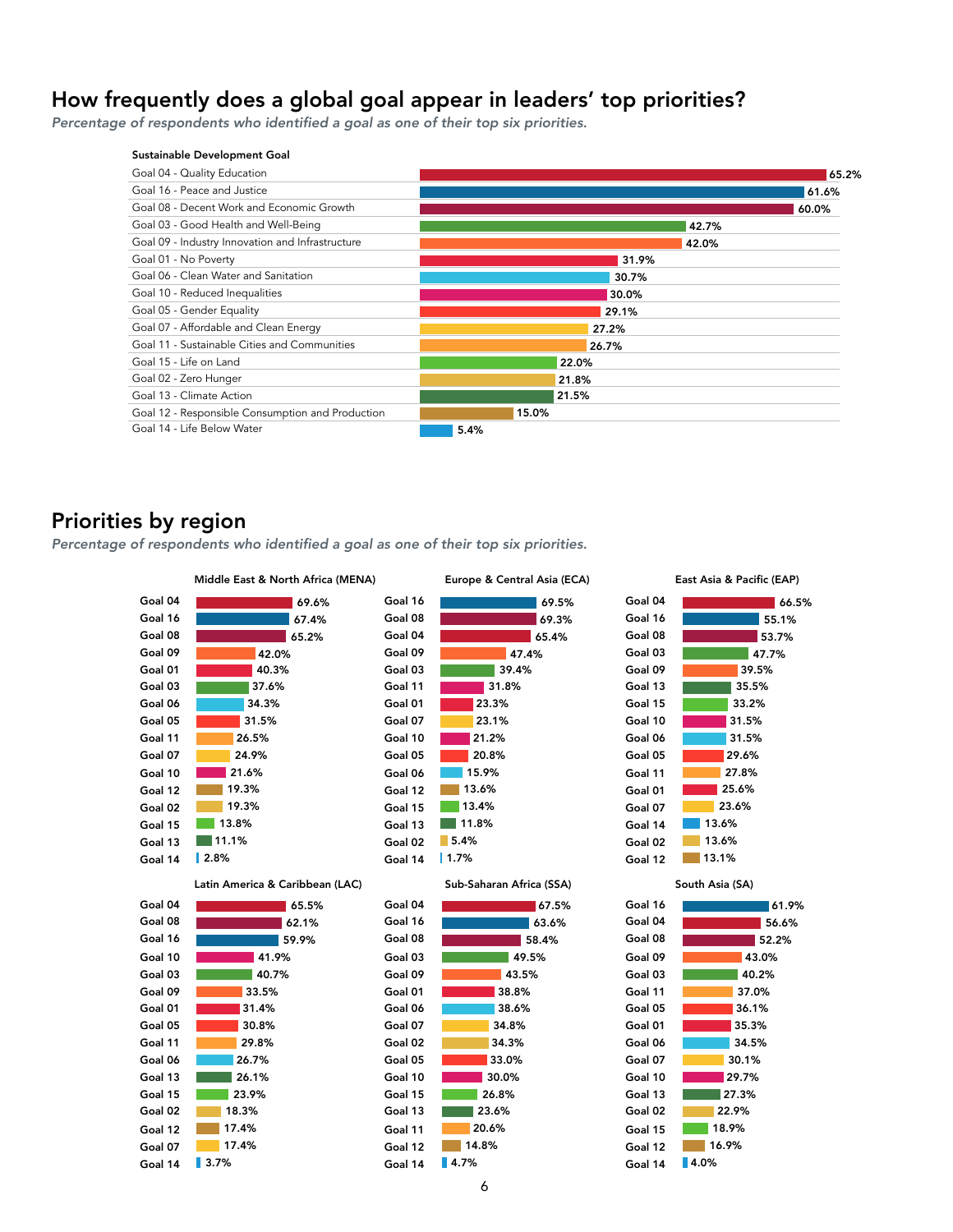### Ranking development partners' perceived helpfulness and influence

*Rankings are based on the percentage of responses evaluating a given partner which rated that partner as "quite helpful" or "very helpful" (x-axis) and "quite influential" or "very influential" (y-axis).* 



| <b>Most Helpful Partners</b>                            | ℅     |
|---------------------------------------------------------|-------|
| 1. Global Alliance for Vaccines and Immunization (GAVI) | 85.4% |
| International Monetary Fund (IMF)<br>2.                 | 85.1% |
| 3. United Nations Children's Fund (UNICEF)              | 83.9% |
| 4. World Bank                                           | 83.7% |
| 5. European Union                                       | 82.9% |
| 6. Inter-American Development Bank (IDB)                | 82.8% |
| 7. Global Fund to Fight AIDS, Tuberculosis and Malaria  | 82.5% |
| 8. United States                                        | 81.1% |
| 9. African Development Bank (AfDB)                      | 78.6% |
| 10. United Nations Development Program (UNDP)           | 77.7% |

| <b>Most Influential Partners</b>                         | %     |
|----------------------------------------------------------|-------|
| 1. International Monetary Fund (IMF)                     | 85.8% |
| 2. World Bank                                            | 81.5% |
| 3. United States                                         | 80.4% |
| 4. European Union                                        | 80.2% |
| 5. United Nations Children's Fund (UNICEF)               | 75.3% |
| 6. Global Fund to Fight AIDS, Tuberculosis and Malaria   | 74.6% |
| 7. United Nations Development Program (UNDP)             | 73.4% |
| 8. Asian Development Bank (ADB)                          | 72.8% |
| 9. Inter-American Development Bank (IDB)                 | 72.6% |
| 10. Global Alliance for Vaccines and Immunization (GAVI) | 72.5% |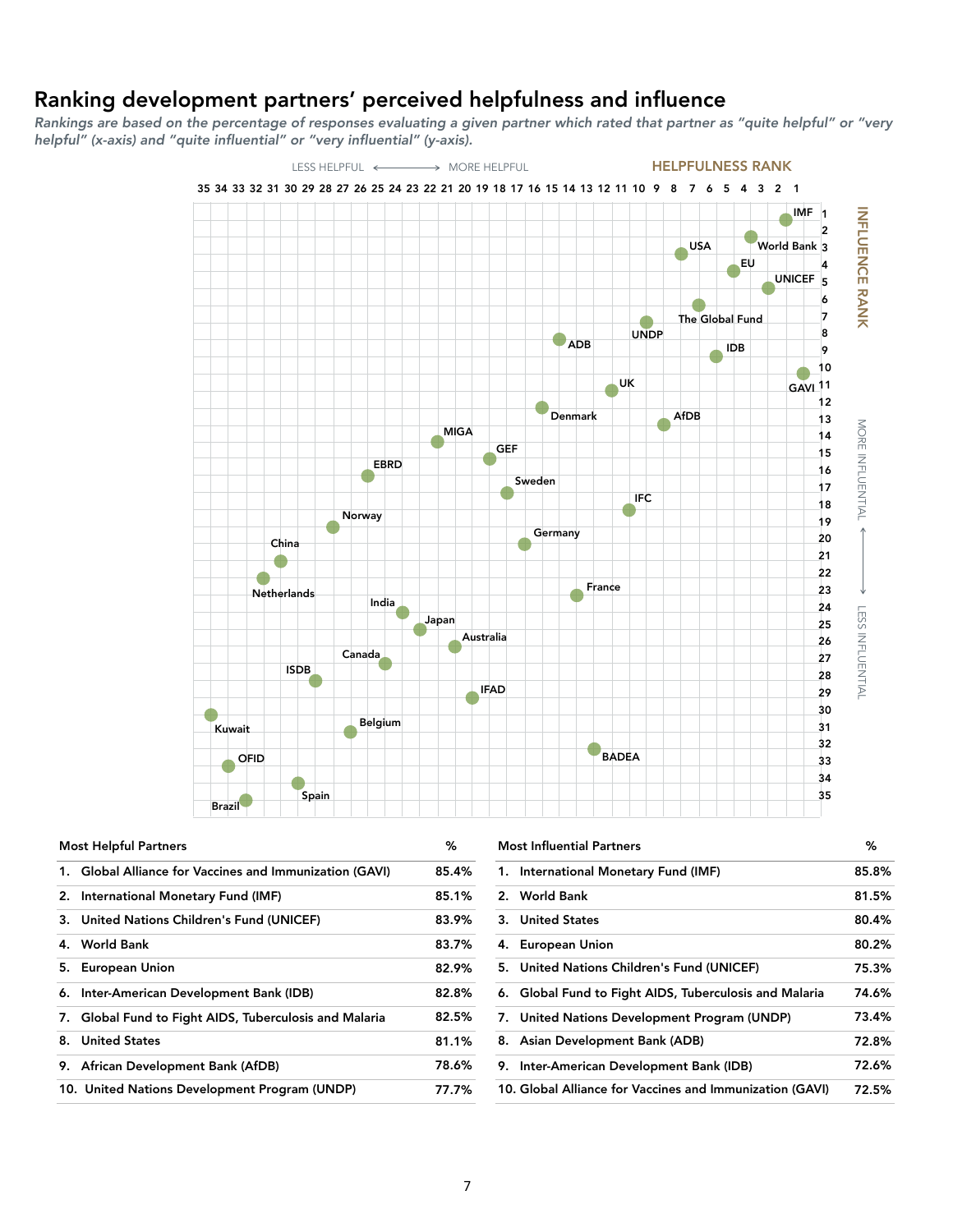### Change in perceived influence of development partners

*Partners are ranked below from more to less influential, according to their scores in AidData surveys in 2014 and 2017. Only partners with at least 30 responses each for both helpfulness and influence in 2017 are listed.* 



#### *Notes:*

*\* 2017 rankings are based on the percentage of responses evaluating a given partner which rated that partner as "quite influential" or "very influential" in the 2017 LTLS. In the 2014 Reform Efforts Survey, respondents were asked to score a development partner's influence from 0-5, where 0 meant "not influential at all" and 5 meant "maximum influence." To harmonize scales for comparison across years, 2014 rankings were re-calibrated by rescaling the average score for each partner to range between 0 and 1 and by removing country weights.* 

*\*\* n<30. In 2014, the minimum threshold of responses was 10. Partners are listed here if in 2017, the number of responses rating them for helpfulness and influence is at least 30 each.*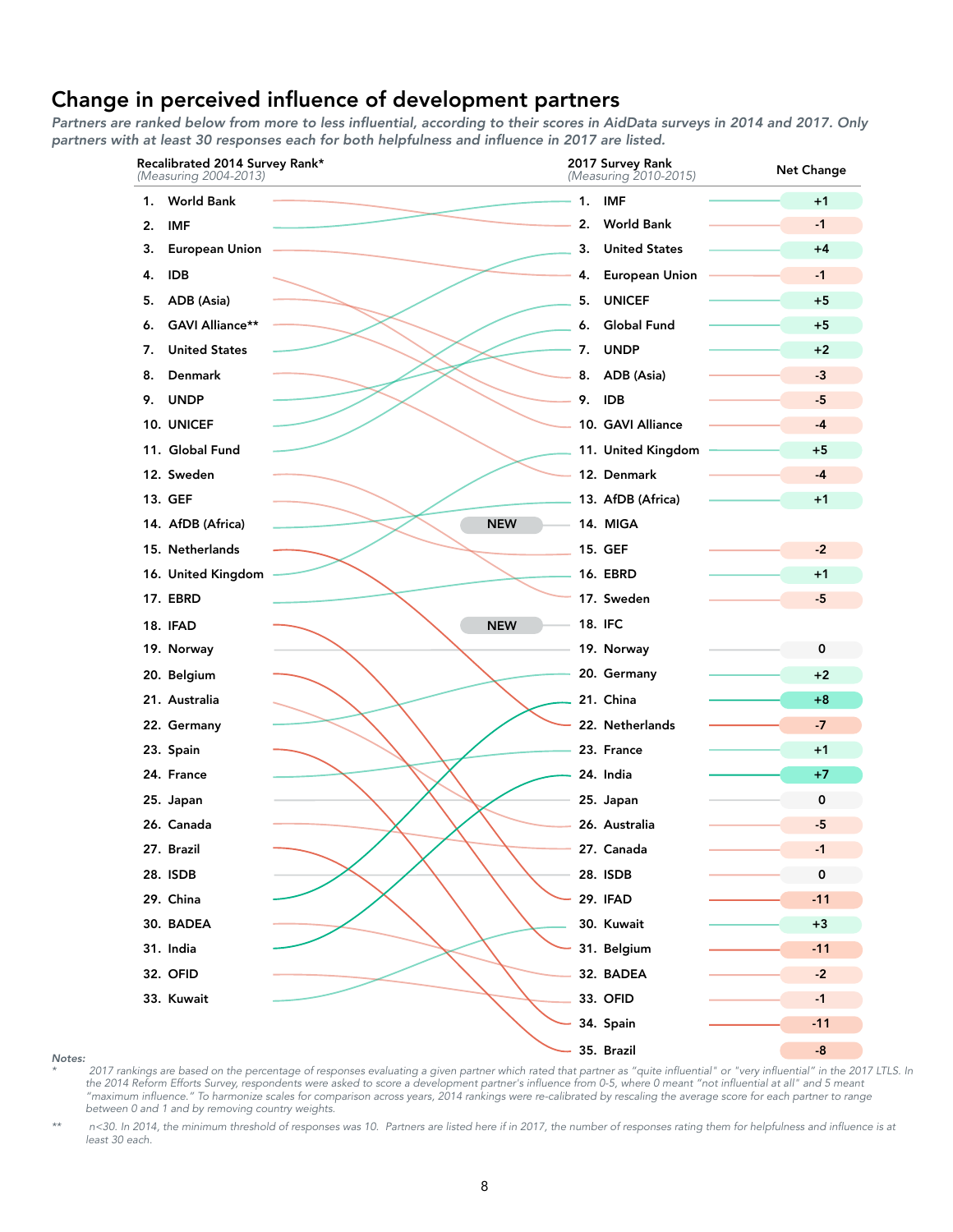### Change in perceived helpfulness of development partners

*Partners are ranked below from more to less helpful, according to their scores in AidData surveys in 2014 and 2017. Only partners with at least 30 responses each for both helpfulness and influence in 2017 are listed.* 



#### *Notes:*

*\* 2017 rankings are based on the percentage of responses evaluating a given partner which rated that partner as "quite helpful" or "very helpful." In the 2014 Reform Efforts Survey, respondents were asked to score a development partner's helpfulness from 0-5, where 0 meant "not at all helpful" and 5 meant "extremely helpful." To harmonize scales for comparison across years, 2014 rankings were re-calibrated by rescaling the average score for each partner to range between 0 and 1 and by removing country weights.* 

*\*\* n<30. In 2014, the minimum threshold of responses was 10. Partners are listed here if in 2017, the number of responses rating them for helpfulness and influence is at least 30 each.*